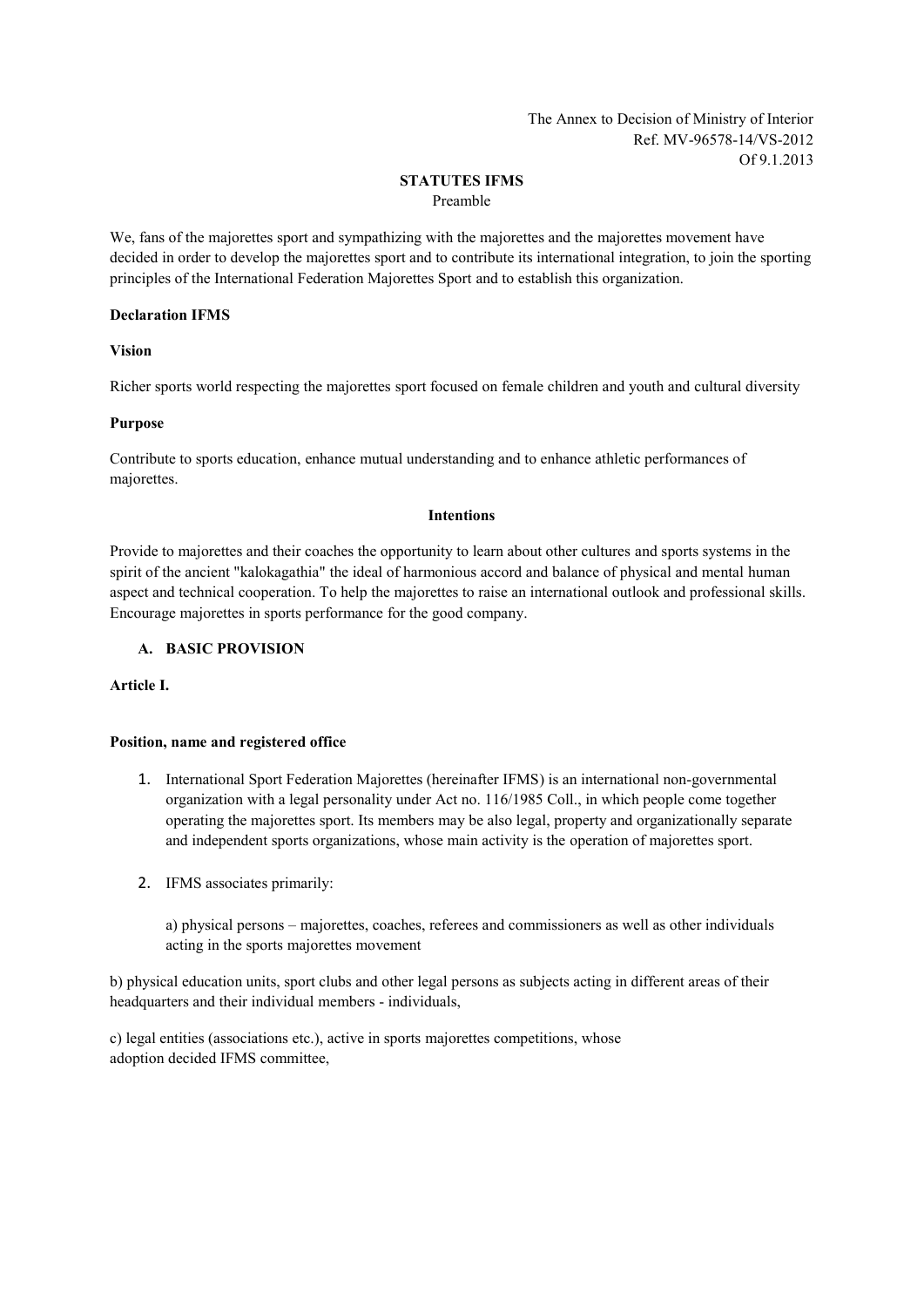d) interest groups and interest groups without legal personality within the scope of majorettes sports movement, whose aim is to assert and defend the interests of its members (Association of referees, coaches, majorettes, etc.), provided that their statutes are in accor dance with IFMS statutes and are approved by the IFMS Committee.

- 3. Entities associated in IFMS in accordance with paragraph. 2, point. b) and c) have completely separate legal status with its own legal personality under its charter and fully autonomous and irreplaceable perform and are responsible for his own purposes, for their own legal acts and for the administration and the records of their own, or entrusted property.
- 4. IFMS is sporty federal institution operating in the Czech Republic and other countries in line with their legislation, which acts in its own name and on own property liability under these statutes. IFMS represents the Czech sports majorettes movement in international associations and it belongs to an individual right and responsibility for the preparation and security of Czech national sports majorettes representation at all levels.
- 5. Based on the decision of the General Meeting may IFMS enter other legal persons or Association of Sports Federations.
- 6. IFMS headquarters is:

Name of the municipality: Prague 10 Dolní Měcholupy

ZIP code: 109 00

House Number: 492

Orientation number 5

Street: U Výstavby

### **Article II.**

### **The mission and business goal**

- 1. The principal mission and goal of the activity of IFMS is to care for the comprehensive majorettes sports development and creating of conditions for all of its forms and performance levels.
- 2. IFMS carries out its mission, in particular by:
	- a) develops majorettes sport and organizes competitions at the international level, participates in creating conditions for all of its forms and performance levels in order to ensure club and national representation,
	- b) represents also the interests of the Czech majorettes sport in international sports organizations

c) represents and defends the interests of Czech majorettes sport ahead of the state authorities of the Czech Republic even ahead of local government authorities,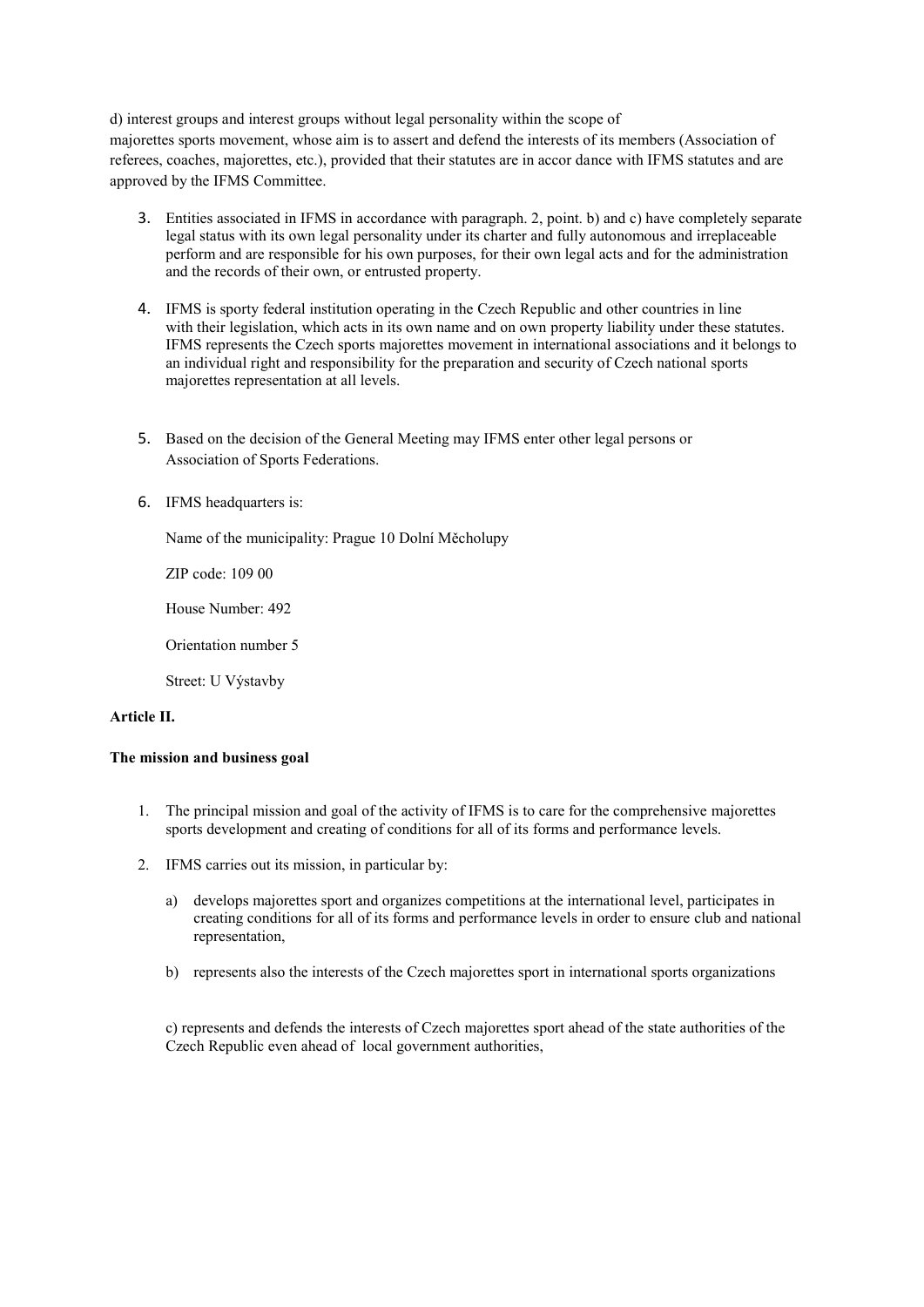d) assists in providing material and financial base for the development of majorettes sport for that purpose may also develop economic activity and may participate in other legal persons

e) is the sole owner, promoter and organizer of competitions of the majorettes sport in the Czech Republic and exclusive owner of all commercial, advertising, television, radio and audiovisual rights and other rights not explicitly mentioned, but applicable to all competitions and events controlled by IFMS in the area of Czech Republic,

- 3. To achieve the above mentioned objectives IFMS particular:
	- a) convenes and sets their authorities in accordance with these statuses,
	- b) creates the organizational, economic and material conditions for the activities of its members and their authorities
	- c) issues internal regulations in accordance with these statuses,
	- d) ensures compliance with orders, regulations, guidelines and rules of the majorettes sport and decides possible exceptions in the Czech Republic,
	- e) performs the tasks assigned to her as a national organization by the international sports organizations
- 4. IFMS can create organizational, economic and material conditions under paragraph. 3 point.b) by business and also by participation in companies.

#### **B. Membership**

#### **Article III.**

#### **Registered individual membership in IFMS**

- 1. Registered membership of individuals in IFMS arises from the free will of the individual, namely: a) through the club - the clubs membership of such individuals in sports Unity, a sports club or
	- other legal entity associated to the IFMS.
	- b) through membership in interest group or association which is affiliated to the IFMS
	- c) by IFMS committee decision if the individual is not a member of any combined entity and membership in IFMS and requests in writing or is in the interest of IFMS that such person is a member of IFMS.
- 2. The proof of the register of individual membership in IFMS is:
	- a) an appropriate license majorette, coach, referee, commissioner etc.,
	- b) his membership card or a document replacing it, which was issued by formation of his club membership by an entity associated in IFMS.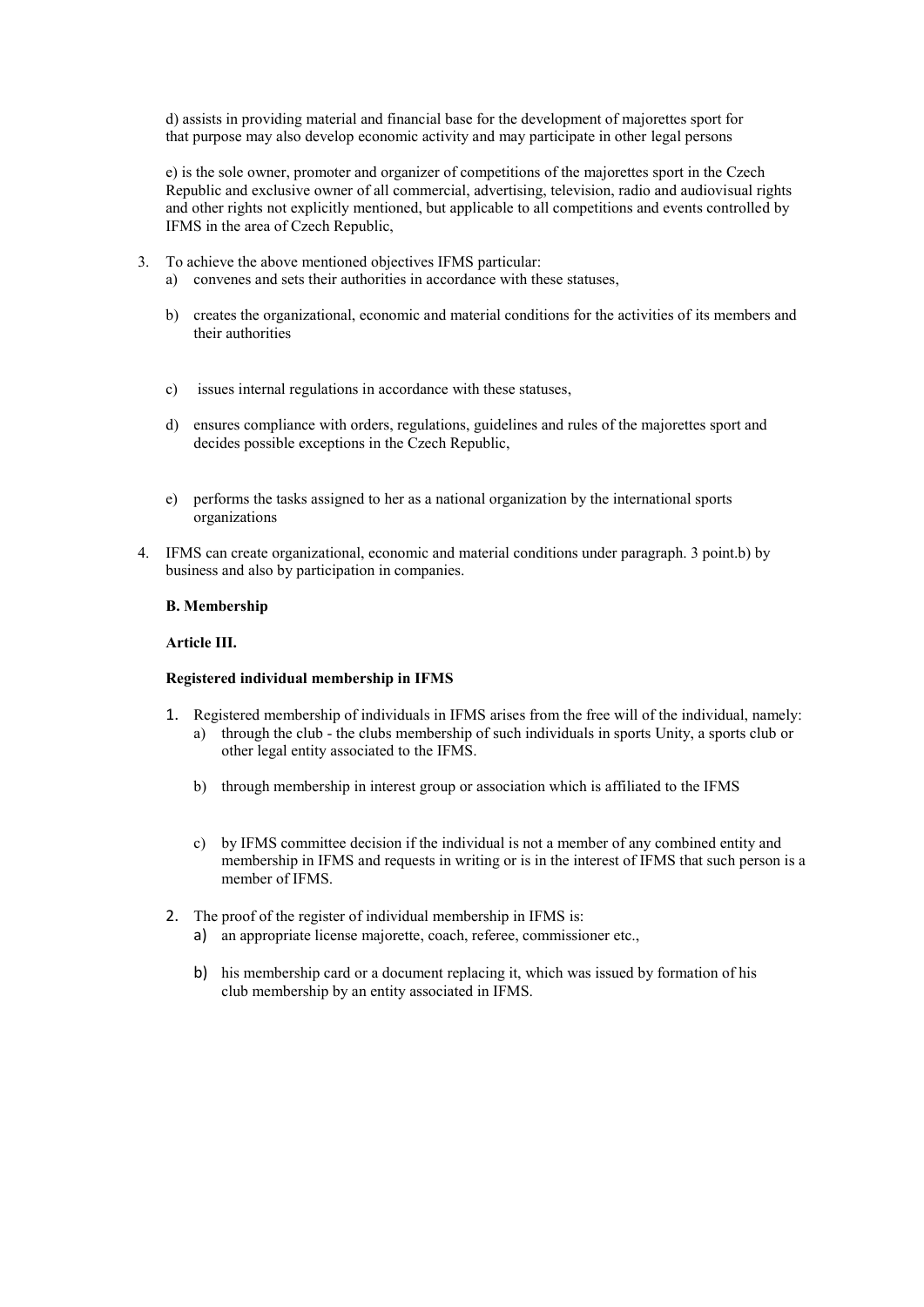- 3. Any further details related to the application of procedures of the Membership of IFMS individuals registration unified form and the way they are governed by a committee of IFMS registration mandatory internal directive.
- 4. Registered individual membership in IFMS expires:
	- a) the termination of membership in the combined entity or interest group, or termination of a legal person who is a member of IFMS, if an individual is not currently registered as a member of another entity or interest group represented in the IFMS
	- b) resignation at his own request, which must be delivered in writing to the committee IFMS, and membership is terminated upon receipt of the application,
	- c) exclusion that is decided upon by the disciplinary regulations appropriate disciplinary autority
	- d) exclusion if the member does not comply with these statutes, decisions IFMS and its organs or in any other way harms the interests of the entities associated in IFMS decided upon Committee IFMS
	- e) the death of the individual.

## **Article IV.**

# **Registered membership of legal subjectivity and membership of informal association without the legal subjectivity in IFMS.**

- 1. IFMS members can become legal entities and all interest groups, sports clubs or associations without legal personality, which have the majorette sport in its kontent activities on the basis of a written application signed by the relevant statutory representatives and by persons without legal personality by for at least two authorized representatives of the association, whose credentials filing must be documented by record of the General Assembly, meeting or other assembly which decided about the filing.
- 2. Along with the written application must be submitted to IFMS proof of entity origin and existence.
- 3. Unless the requesting entity has separate legal personality, presents the proof of membership in the sports or other unincorporated association opereating sport or other leisure activities.
- 4. The admission of a member of IFMS decides IFMS committee after the submission of the application of the applicant for admission.The application contains data established by the IFMS, but always must contain a passage about that the applicant enters into IFMS voluntarily and undertakes to comply with the statutes and all other IFMS rules and regulations and obey the decision of the authorities IFMS. Membership in IFMS arises after the Committee decisions by registrations Secretariat IFMS. After registration, each entrant will receive the entity's registration number.
- 5. Interest groups active directly in the majorettes movement, whose aim is to assert and defend the interests of its members (the association of referees, coaches, clubs, majorettes associations, etc.) submit together with the application form also the documents governing their activities. Documents of those interest groups that do not have separate legal personality, must be in accordance with the statutes IFMS and they must be approved by the Committee IFMS.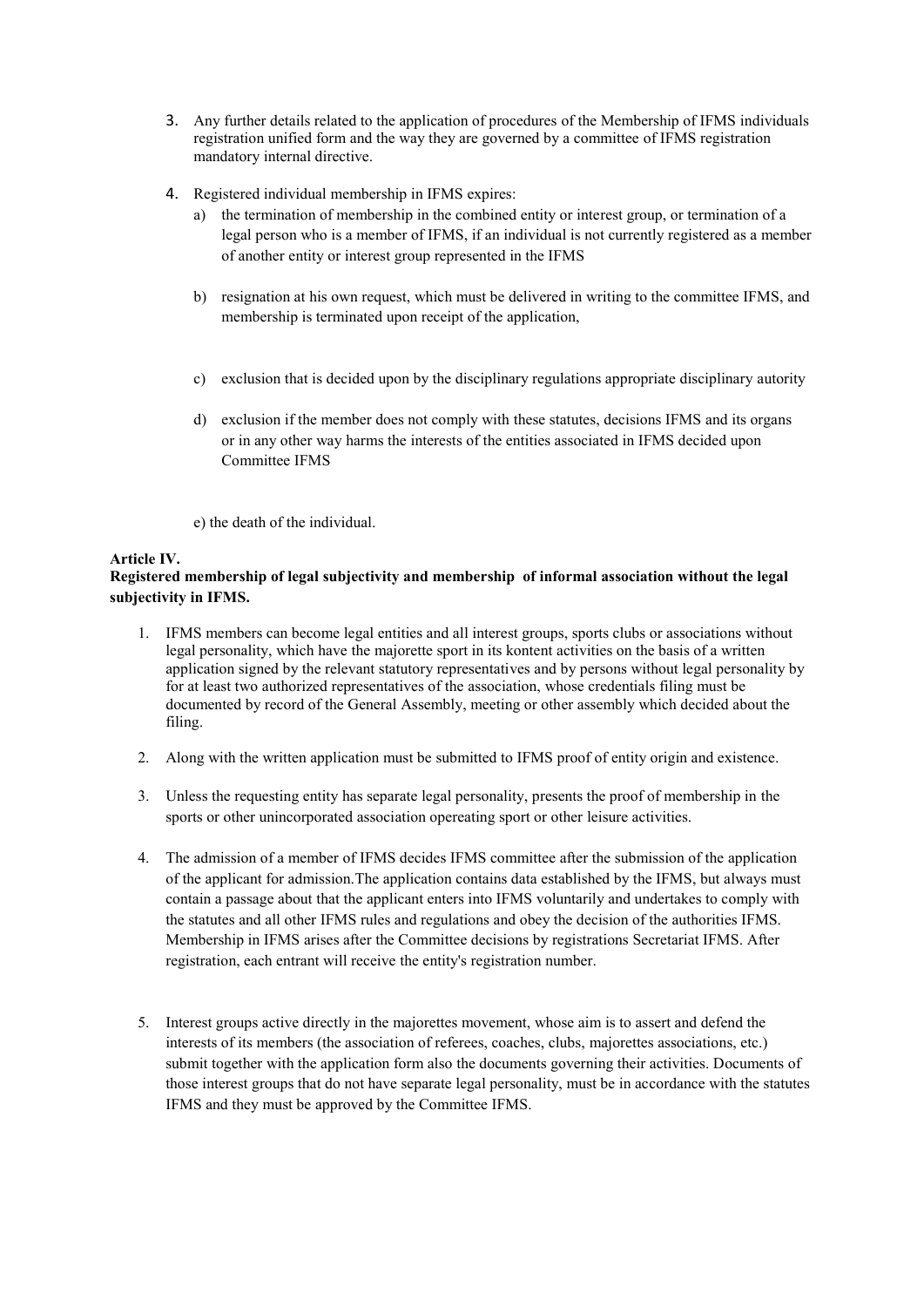- 6. Any further details related to the application of procedures of a uniform register of legal entities membership and membership of informal associations without legal personality in IFMS and the way of their registration regulates IFMS committee by binding internal directive.
- 7. Registered membership of legal entities and membership of an informal association without legal subjectivity in IFMS expires:
	- a) legal demise (disposal) of a legal person or dissolution of an informal association without legal personality, which is a member of IFMS - the dissolving entity is obliged to settle their financial and other commitments to the IFMS
	- b) resignation at his own request, which must be delivered in writing to the committee IFMS, and membership is terminated upon receipt of the application – the resigning entity must deal all its financial and other obligations to the IFMS, not later than 30 days from delivery requests for resignation,
	- c) exclusion that is decided upon by the disciplinary regulations through appropriate disciplinary autority
	- d) exclusion in the event that a member does not respect these statutes, decisions IFMS and its organs or in any other way harms the interests of the entities associated in IFMS decided upon IFMS committee.

### **Article V.**

### **The rights and obligations of members**

- 1. Individuals and legal persons associated in IFMS have mainly the following rights:
	- a) participate through their representatives in the General Meeting IFMS
	- b) apply their own opinions, suggestions and criticism, according to the case, either directly or through composite entity representative in IFMS bodies.
	- c) participate in the creation of IFMS authorities in proposing and electing candidates to the IFMS authorities. Appeal to the bodies IFMS with questions and submit these authorities proposals and suggestions that must be responded to within 30 days,
	- d) vote (directly or through delegated representatives) and to be elected (after reaching 18 years age) in all elected bodies in IFMS
	- e) be informed about the activities of IFMS, the state of its economy, comment on them and participate to determine the rules on the use of its own resources IFMS
	- f) by own sports performance and other professional skills to participate in sports competitions announced in IFMS.
- 2. Individuals and legal persons associated in IFMS have the following duties in particular:
	- a) abide IFMS Constitution and other regulations IFMS, sports activities and potential competition success or victory attain not at any price, but always in the spirit of the principles of "fair play",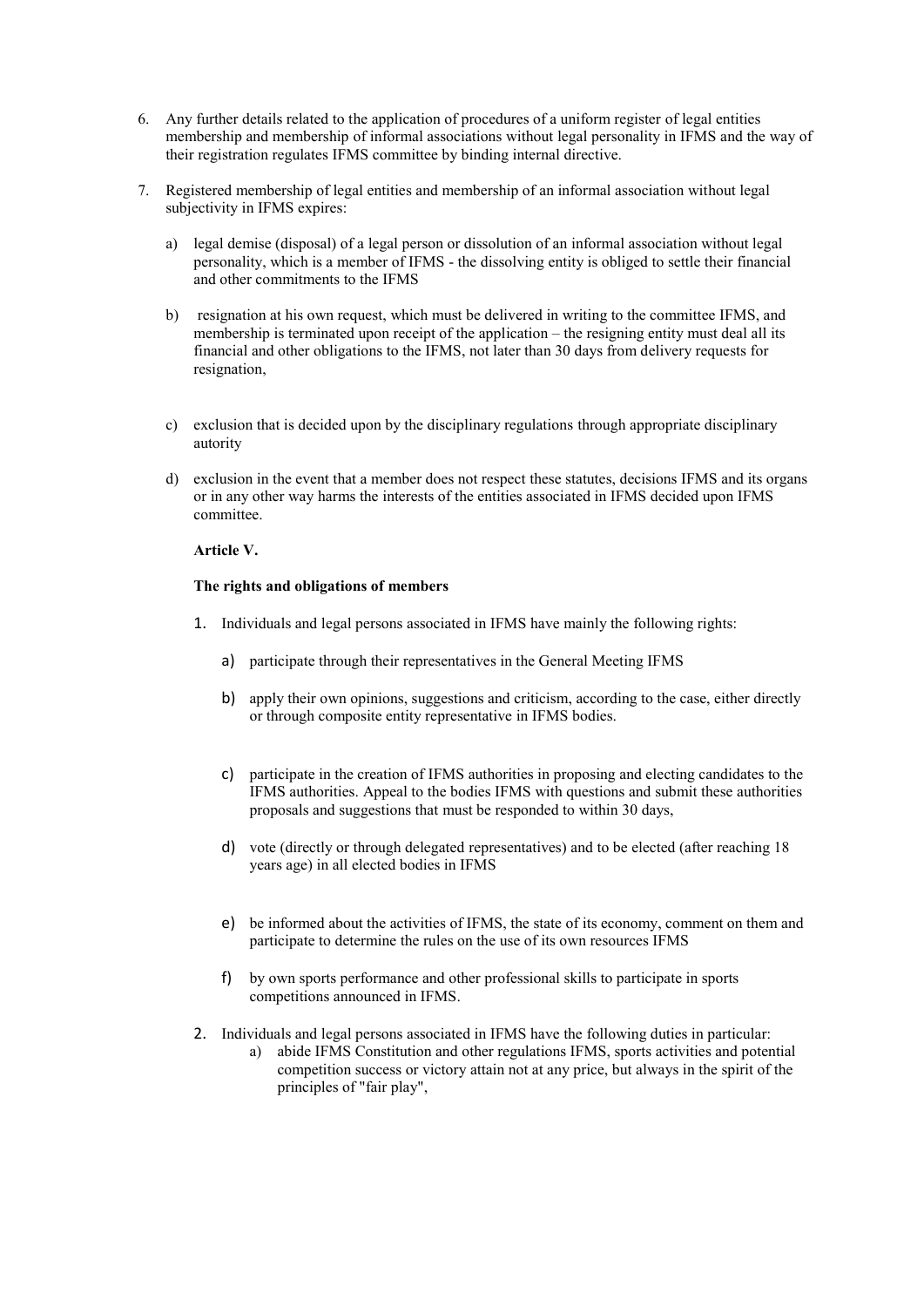- b) by own activities contribute to the development of majorettes sport, popularize it among the youth and contribute to gaining new members for a sport activity
- c) participate in the representation of the Czech Republic, and fully support this,
- d) fulfill the resolutions and decisions of the authorities IFMS
- e) properly and timely pay membership dues, whose form and amount decides IFMS Committee (eg. in the form of deposits to competitions, license fees, etc.)
- f) to comply with the Anti-Doping Charter and regulations related to the fight against doping resulting from membership in IFMS observe the regulations when participating in competitions organized by international associations, in other cases only where expressly provided for individual orders IFMS

### **C. Organizational structure IFMSA**

### **Article VI.**

### **Authorities IFMS**

1. The authorities of IFMS are:

- a) The General Meeting,
- b) The Committee IFMS
- c) The Supervisory Board and the Appeal Board of IFMS.
	- 2. Individual authorities follow in their actions their rules of procedure. All IFMS bodies accept their decisions, resolutions or other measures always based on the will of the majority, expressed by the support of an absolute majority of the members present. IFMS Committee and the Supervisory Board and the Appeal Board may take decisions only on condition of presence of an absolute majority of its members. Quorum of the General Meeting is governed by Art. VII.

## **Article VII.**

#### **General Meeting**

- 1. IFMS highest authority is the General Assembly, composed of delegates with a decisive vote, which are determined according to the following scale:
	- a) One delegate for each majorette sports club.
	- b) One representative from each associated interest groups.
	- c) The Chairman, Deputy Chairman, General Secretary and Chairman of the Supervisory Board and the Appeal Board of IFMS.
- 2. Each delegate has a decisive vote in the General Meeting only one voice; representation is not permitted.
- 3. General Meeting is convened by a committee of IFMS at least once a year and GM is obliged to convene it, even if it is requested the convening of at least one third of beneficiaries possessing a decisive vote, and always with a concrete proposal on the dealing of the General Meeting. IFMS committee is obliged to disclose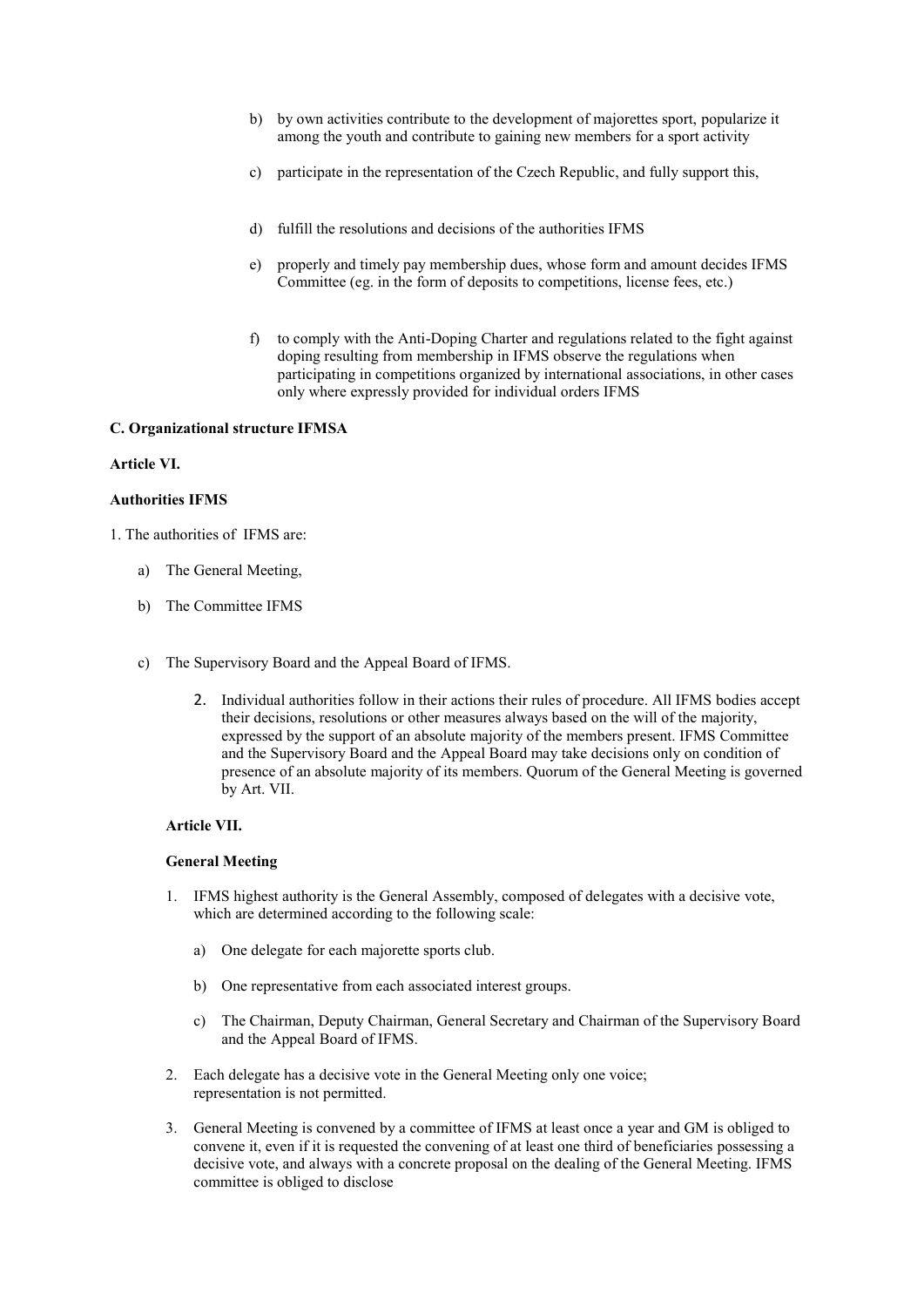the date, place and proposed agenda of the General Meeting not later than 30 days before it takes place on the web site IFMS and to delivere in writing to all eligible entities possessing the decisive vote.

4. The General Assembly is able to act and adopt valid resolutions if it is present at least 75% of the total number of delegates with a deciding vote according to a key under paragraph 1

If it is not present at least 75% of the total number of delegates with voice decisive, and there is evidence that they were duly garnished, can be GM performed after the more than 30 minutes with the participation of delegates present with the decisive vote. To ensure the course meeting, the General Assembly approves its rules of procedure.

- 5. The General Meeting is authorized to discuss and decide all issues related to IFMS mission, its property and economy and performance of its mission for associated entities. The General Meeting has the right to reserve its decision-making in matters which are not literally said in the code of rules or are given to the other authority IFMS.
- 6. The General Meeting adopts decisions or other measures, always based on the will of the majority, expressed the support of an absolute majority of the delegates present with a decisive vote, and it especially in the following fundamental issues:
	- a) approves the statutes of IFMS, their modifications, additions and changes
	- b) approves the decision on the dissolution of IFMS its division or merger,
	- c) discusses and approves the financial statements and the decides to use the profits gained or way of made losses payment
	- d) approves the IFMS budget to safeguard the interests and needs of associated entities.
- 7. The General Meeting also takes decisions or other measures, and always on the basis of majority will, expressed by the support of an absolute majority of the delegates present with a decisive vote, Especially:
	- a) discussion and approval of the report of the IFMS Committee
	- b) discussion and approval of the report of the Supervisory Board and the Appeal Board of IFMS
	- c) discusses and approves the sports technical documents and sport regulations of majorettes with the competence for the whole IFMS, their modifications, additions and ganges
	- d) d) discusses and approves the financial results and corporate budget sof legal entities, on which IFMS shareholdings,
	- e) e) discusses and approves the strategy for the development of majorettes sport and proposals for its implementation,
	- f) approves its rules and election rules, determines the number of members of the Committee IFMS
	- g) elects and dismisses the Chairman IFMS, Deputy Chairman(s) IFMS, IFMS committee members as well as members of Supervisory Board and the Appeal Board of IFMS
	- h) other matters are proceeded in accordance with the decision of the General Meeting IFMS.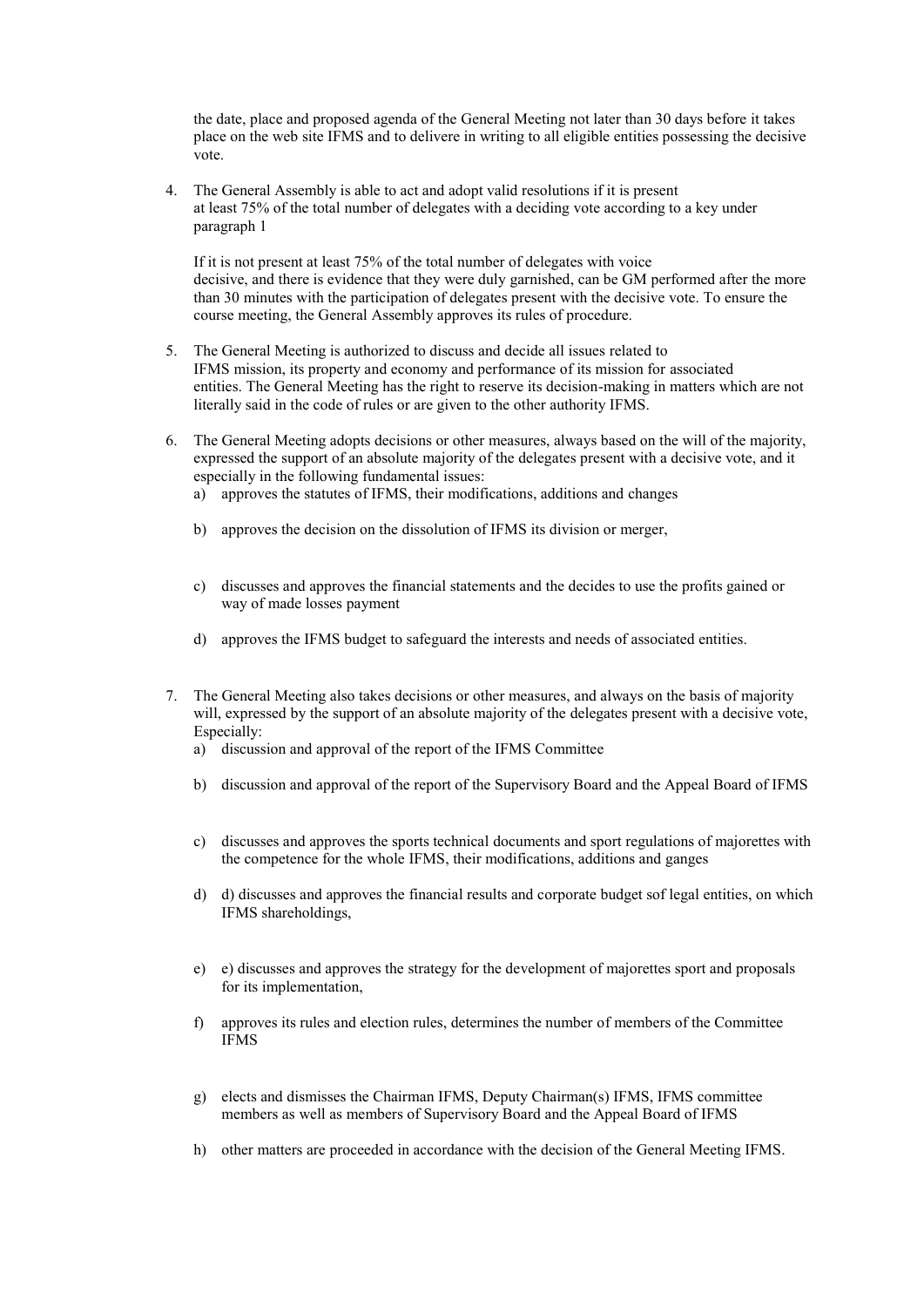8. The term of office of IFMS bodies whose members are elected by the General Meeting, is six years; unless the General Assembly decides otherwise. In case of additional election of any member during election period is the additional election done only until the end of this period. In case that after election period is not by the Annual General Meeting elected a new body, ending Authority still performs its functions until the election of a new one.

## **Article VIII.**

## **The Committee IFMS**

- 1. IFMS committee is executive and supervisory body IFMS in the period between general meetings, which implements the resolutions of the General Meeting, operates IFMS, exercises its powers and the activities of which are its mission. The Committee IFMS acts on behalf of IFMS in law relations and represents IFMS in relation to third parties, governmental bodies and other institutions.
- 2. The number of members of the Committee of IFMS is five. Its member is always the capacity of the General Meeting elected chairman and two IFMS deputy chairmen and two other committee members, elected by the General Meeting.
- 3. IFMS committee is in the period between plenary sessions entitled to perform a cooptation of maximum two its members in case someone from the existing, by general meeting elected members resign from office. Cooptation must be submitted to confirm to the next General Meeting of IFMS. President and deputy president IFMS can not be coopted.
- 4. IFMS committee usually meets 1 x per month and is authorized to decide on all matters that are not reserved by Statutes to the General Meeting or which General Meeting does not reserve through its resolution.

In its work, the committee IFMS governs by the Rules of Procedure.

- 5. IFMS committee activities manages and on its behalf acts IFMS chairman or his nominee deputy chairman.
- 6. IFMS committee is entitled to, inter alia:
	- a) take decisions, actions, negotiate rights and obligations on behalf of IFMS by resolution General Assembly and then in cases of securing the main tasks and missions IFMS Article II. Statutes IFMS
	- b) Institute or establish funds, foundations and companies, or entering them,
	- c) act as the sole shareholder in companies wholly owned or based IFMS
	- d) in companies where the IFMS has a shareholding, exercises the shareholder rights or companion,
	- e) request from a member of management or supervisory body of a company which represents IFMS in it, periodic reports on its operations, capital and revenue load so IFMS interests in such companies were not threatened or harmed.
- 7. IFMS committee decides, on the basis of delegated tasks and responsibilities according to the statutes IFMS or in accordance with the decision of the General Meeting, in particular: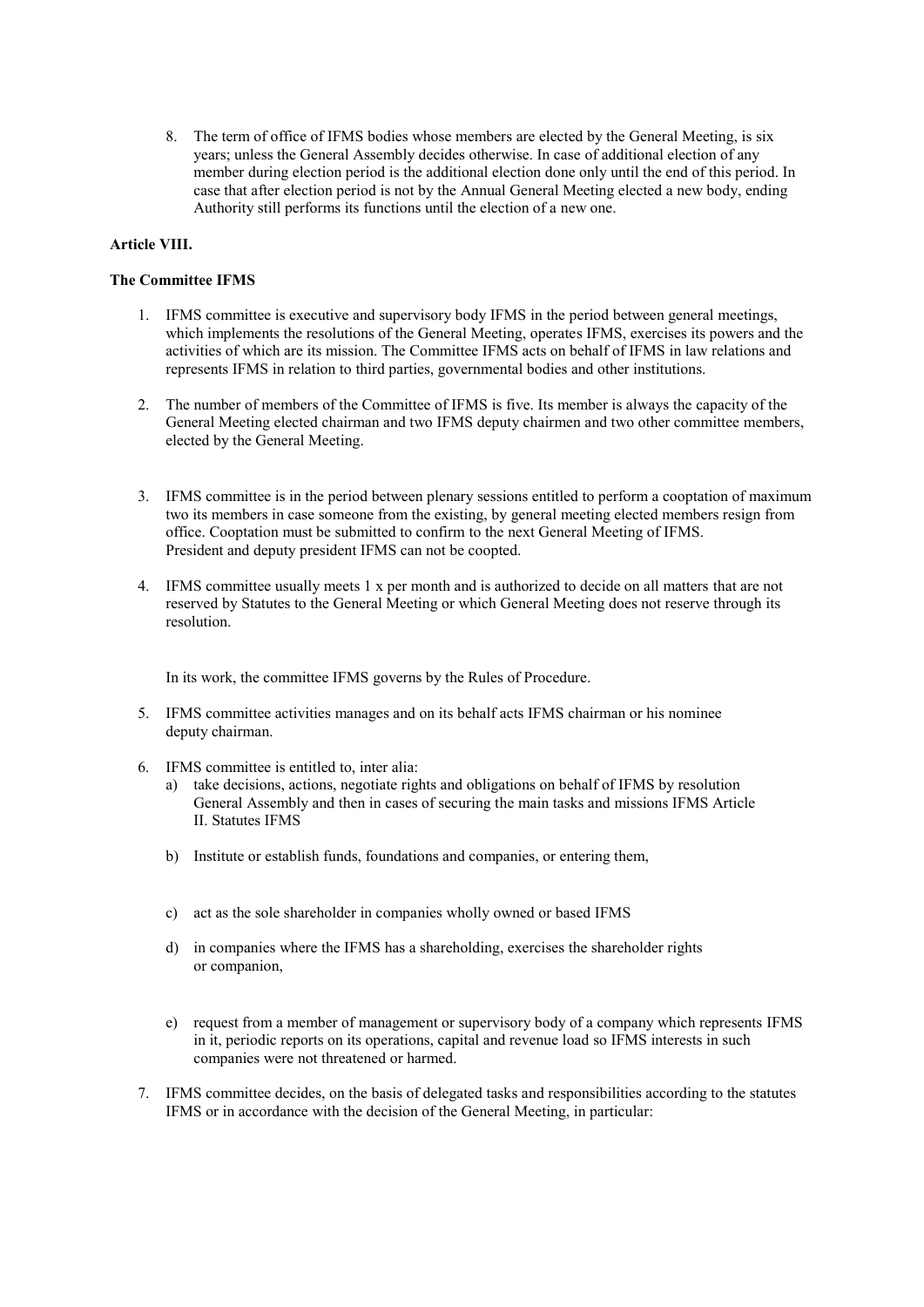- a) appointment and dismissal of the Secretary General
- b) the salary system for the staff of the Secretariat,
- c) internal guidelines (Rules of Organization), which further defines a position of interest groups and associations without legal personality directly involved in sport majorettes movement. Furthermore, the structure, competencies, IFMS secretariat management kontent and IFMS commissions content.
- d) take position on the shortcomings identified by SBAB IFMS
- e) inclusion of judges and commissioners for exams to obtain qualification of international Judges and Commissioners IFMS
- f) way and scope of security of all sporting activities within the IFMS. For this purpose, it issues itself or through its specialized bodies (commissions) binding guidelines, instructions and explanation of the extent that is necessary for the organization of competitions and which results from these Statutes.

In this regard, the Committee IFMS:

fa) handles the strategy for the development of majorettes sport, to ensure its implementation, including measures adopted by the General Meeting,

fb) approves the structure of the competitions announced in IFMS

fc) announces sports competition in the sport of majorettes in all categories,

fd) decides on national representation and coordinates the activities of national teams for which approves plan of action and participation in individual events and provides financial and material conditions for the activity of representative teams in all categories,

fe) is entitled to change the sports-technical schedules with activities for the whole association under the following conditions:

- Any changes made must not have retroactive effect
- the change becomes effective through approval in Arbitration Committee, but must be submitted for approval by the next General Meeting of IFMS

ff) establishes the following professional bodies-Commission:

- The registration committee
- Technical Sports Committee
- Disciplinary committee
- Commission of Judges and Commissioners
- Commission of coaches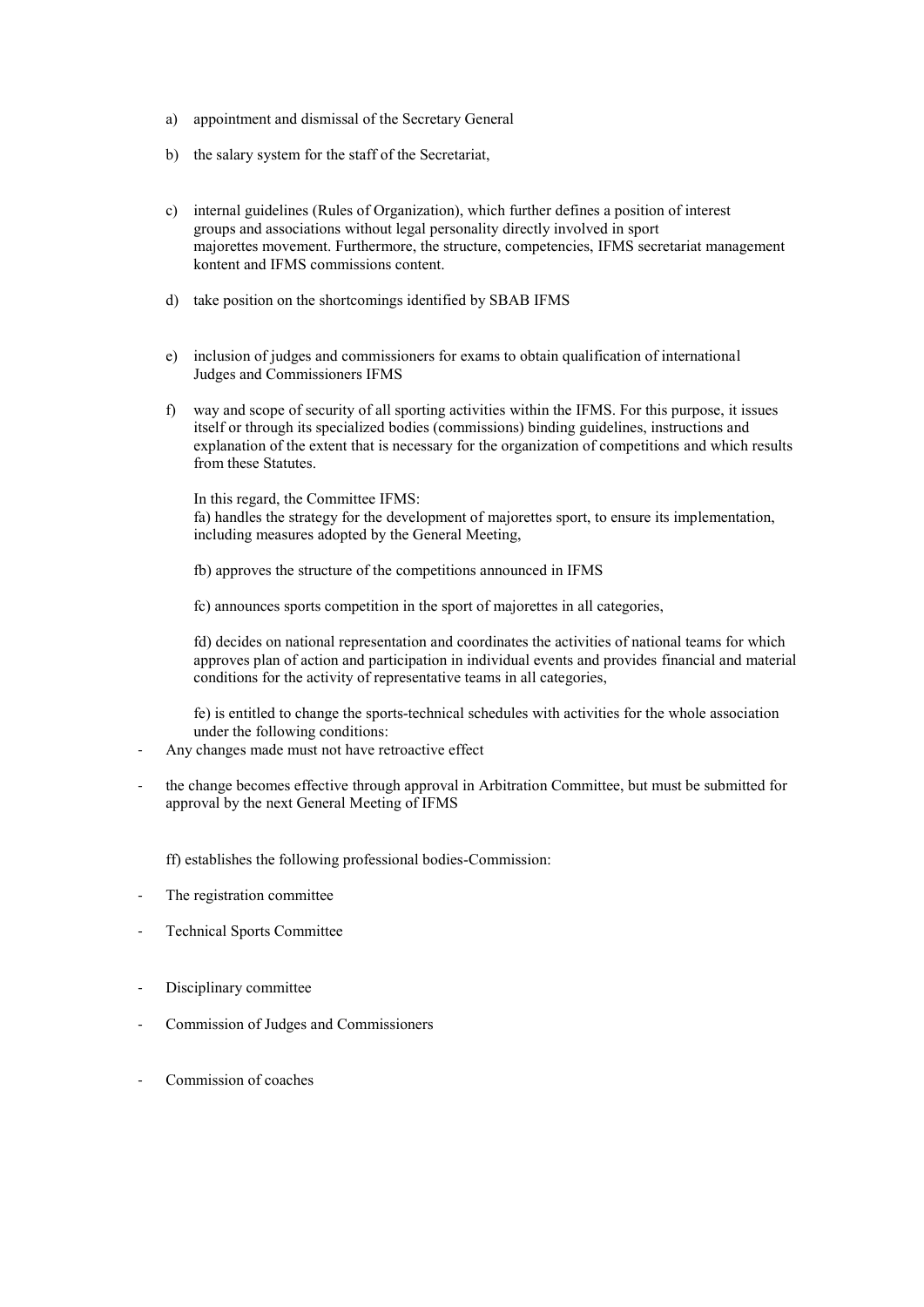and so that it appoints the committee chairman and after consultation with him other members of the committee, each for a period that is identical to the IFMS committee election period. The Committee may also appoint another committee or subsidiary bodies for the needs of IFMS and for operational security of events.

- 8. IFMS committee organizes and manages the main economic activity IFMS within which: a) sets up bank accounts and manages funds on these accounts,
	- b) It discusses the budget IFMS and submits it to the General Assembly for approval,
	- c) separately manages within the approved budget to ensure maximum efficiency and IFMS resource utilization
	- d) discusses the annual financial statements and submitts it, along with the proposal to use the profits or the method of payment of losses to approval to the General Meeting,
	- e) discusses and approves the economic guidelines IFMS and makes recommendations and methodological guidelines for the management of the associated entities or interest groups,
	- f) decides on commercial contracts based on the principles of management IFMS.
- 9. The Committee IFMS further:
	- a) approves measures to protect the health of majorette sport, to the safety of majorettes against injuries and permanent fight against doping. To this it issues binding guidelines and recommendations,
	- b) provides education and continuous improvement of new and actively working coaches, referees and sport majorettes officials.

#### **Article IX.**

#### **The Supervisory Board and the Appeal Board of IFMS**

- 1. The Supervisory Board and the Appeal Board (further SBAB) is the supervisory and audit authority IFMS. It performs also the activity of Appeal Body II. degree in cases stated by sports technical IFMS documents.
- 2. SBAB has three members who are elected by the General Meeting IFMS for six years. SBAB elects from its midst a chairman and deputy chairman.
- 3. SBAB is during the period between General Meetings shall be entitled to perform a cooptation of maximum of two its members in the event that one of the current members resign. Cooptation must be submitted for confirmation to the next general meeting of IFMS.
- 4. SBAB's activities are governed by the statutes of IFMS and rules of procedure, which are approved by the General Meeting . SBAB, based on assigned tasks and responsibilities according to the statutes IFMS, possibly in accordance with the decision of the General Meeting is entitled particular:
- a) monitor the implementation of resolutions of the General Meeting IFMS
- b) monitor compliance with statutes, sports rules and internal guidelines IFMS
- c) perform inspection of IFMS economy, their bodies and interest groups,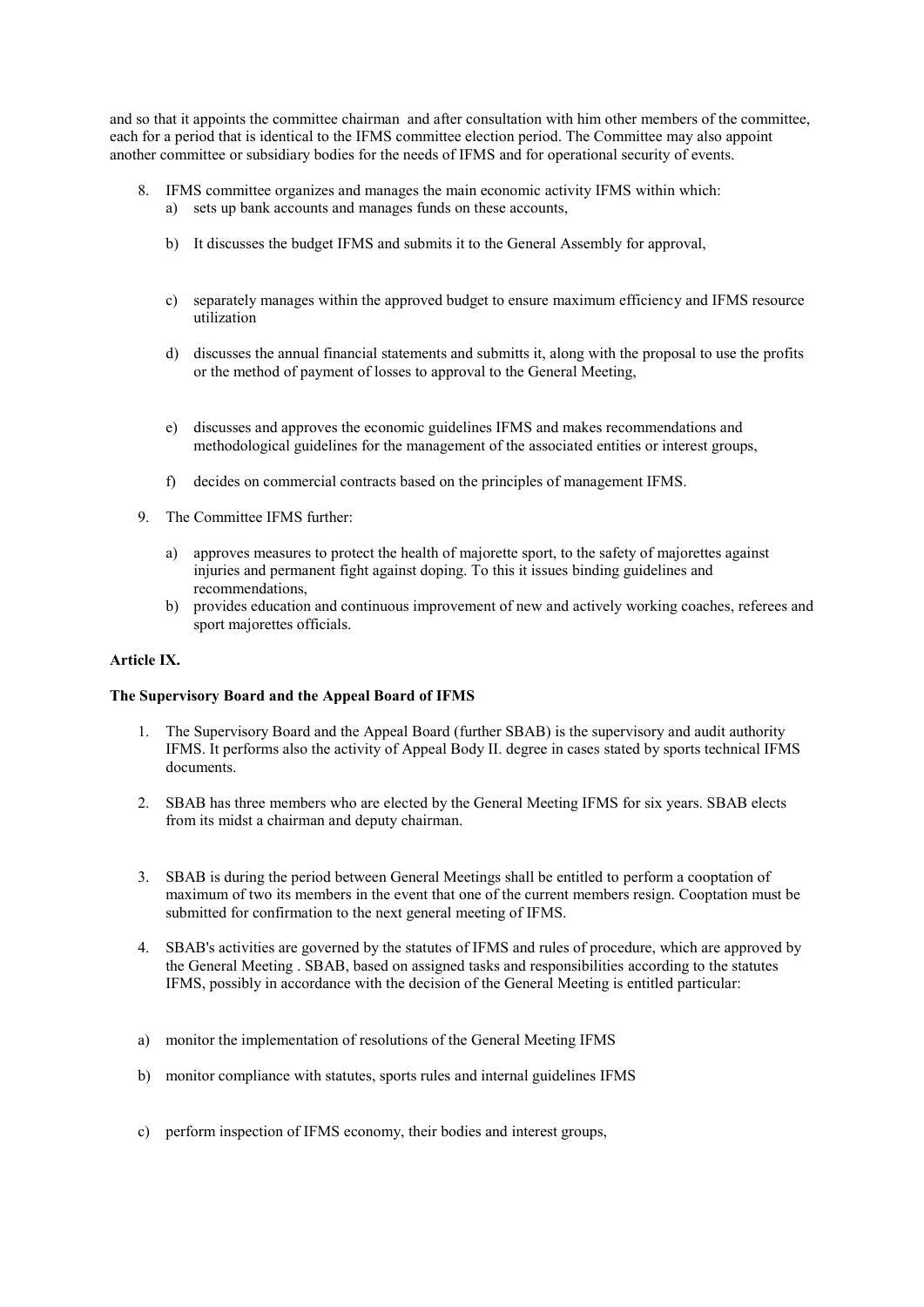- d) inspect management at IFMS members in drawing financial resources provided to them as targeted grants or through IFMS.
- 5. SBAB does not affect the competence of the Committee IFMS. It is independent and responsible for its activity to IFMS General Assembly. SBAB may recommend to IFMS Committee removing of any identified deficiency.
- 6. The chairman or his delegated Deputy of SBAB may attend meetings of the Committee of IFMS in an advisory vote.
- 7. To SBAB must be provided for the performance of its functions through the committee IFMS and all the members of IFMS all necessary documents and information.

### **Article X.**

### **Secretariat**

- 1. The Secretariat IFMS is professionally trained, professional workplace, which establishes the Committee IFMS to implement its decisions and to ensuring all operational and practical needs IFMS and their bodies.
- 2. Number of Secretariat staff and professional structure is determined by organizational rules IFMS which are approved by the Committee IFMS.
- 3. The secretariat is headed by the Secretary General IFMS appointed and dismissed by the committee IFMS.

### **Article XI.**

### **Acting on behalf of IFMS**

- 1. For IFMS acts and legal actions on behalf of IFMS acts the chairman, deputy chairman and IFMS Secretary General, and each individually. In exercising this authority they are obliged to follow the decisions of the committee IFMS.
- 2. Employees at IFMS act on behalf of IFMS within the scope of tasks entrusted to them or upon written authorization from the Secretary General.

### **D. MANAGEMENT PRINCIPLES**

### **Article XII.**

#### **Assets and Financial Management**

- 1. IFMS assets consist of financial funds, tangible, intangible and financial assets, receivables and other proprietary rights.
	- 2. The source of IFMS property are especially revenues from own performance, if any, set membership fees, from business operations, profit shares owned commercial companies and other legal entities established IFMS or those in which the IFMS participates, as well as special purpose subsidies from the state and other public budgets, grants from organizations, sponsorships and donations.